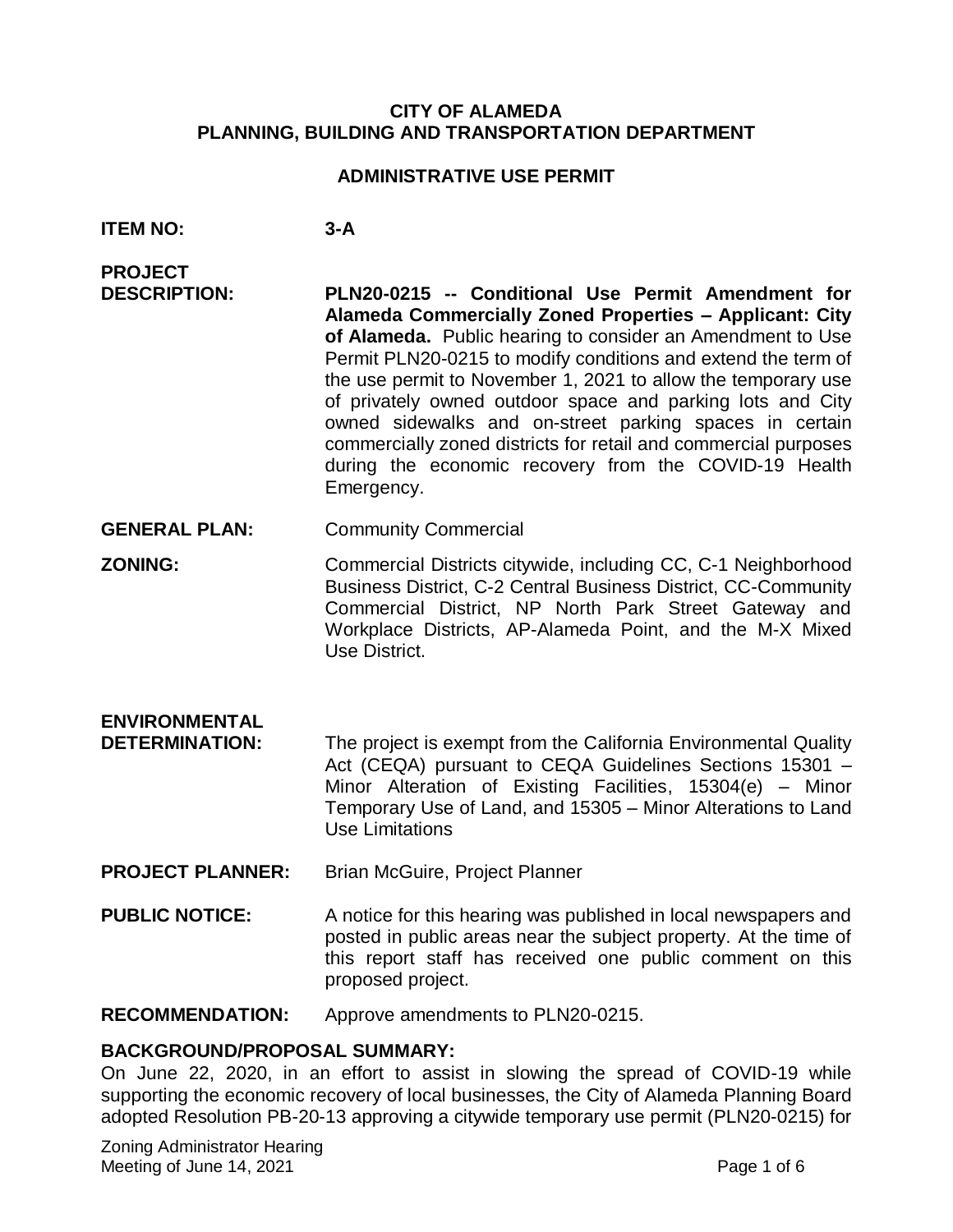commercial and retail uses in outdoor spaces located in certain commercially zoned districts. The Alameda Municipal Code (AMC) requires a business to apply for and receive a conditional use permit for "any permitted use… which is not conducted within an enclosed structure".

On October 26, 2020, the Planning Board adopted Resolution PB-20-24 which amended the Use Permit to apply to additional zoning districts, including Alameda Point. It also amended the conditions of the Use Permit to address outdoor performances, music, and the use of tents.

The use permit will expire with expiration of the County Health Order requirements for social distancing in response to the COVID-19 pandemic. At the request of the business districts, staff is recommending that the term of the use permit be extended beyond the termination of County Health Order social distancing requirements to allow time for retailers and restaurants to recover from the COVID-19 pandemic and allow for the continued use of outdoor space for outdoor restaurant seating and retail sales. The new expiration date of this Use Permit will be November 1, 2021.

## **FINDINGS:**

**1. The location of the proposed use is compatible with other land uses in the general neighborhood area, and the project design and size is architecturally, aesthetically, and operationally harmonious with the community and surrounding development.**

The proposed use of outdoor space for customer serving commercial purposes in commercial districts is compatible with the commercial land uses in the area, and the expansion of the existing businesses into outdoor space is aesthetically and operationally harmonious with the community and surrounding development. No architectural changes are being proposed, and any future physical structures will require design review. This use permit amendment extends the expiration date to November 1, 2021 to allow time for retailers and restaurants to recover from the COVID-19 pandemic and allow for the continued use of outdoor space for outdoor restaurant seating and retail sales.

- **2. The proposed use will be served by adequate transportation and service facilities including pedestrian, bicycle, and transit facilities.** The project sites are located in commercial districts and will be served by adequate transportation and service facilities including existing transit, pedestrian and bicycle facilities. The activities permitted under this use permit commenced in 2020 and there have been no issues regarding transportation deficiencies. The extension of the term of the use permit to November 1, 2021 does not impact transportation facilities.
- **3. The proposed use, if it complies with all conditions upon which approval is made contingent, will not adversely affect other property in the vicinity and will not have substantial deleterious effects on existing business districts or the local economy.**

The proposed use, with the limitation on noise and existing AMC limitations on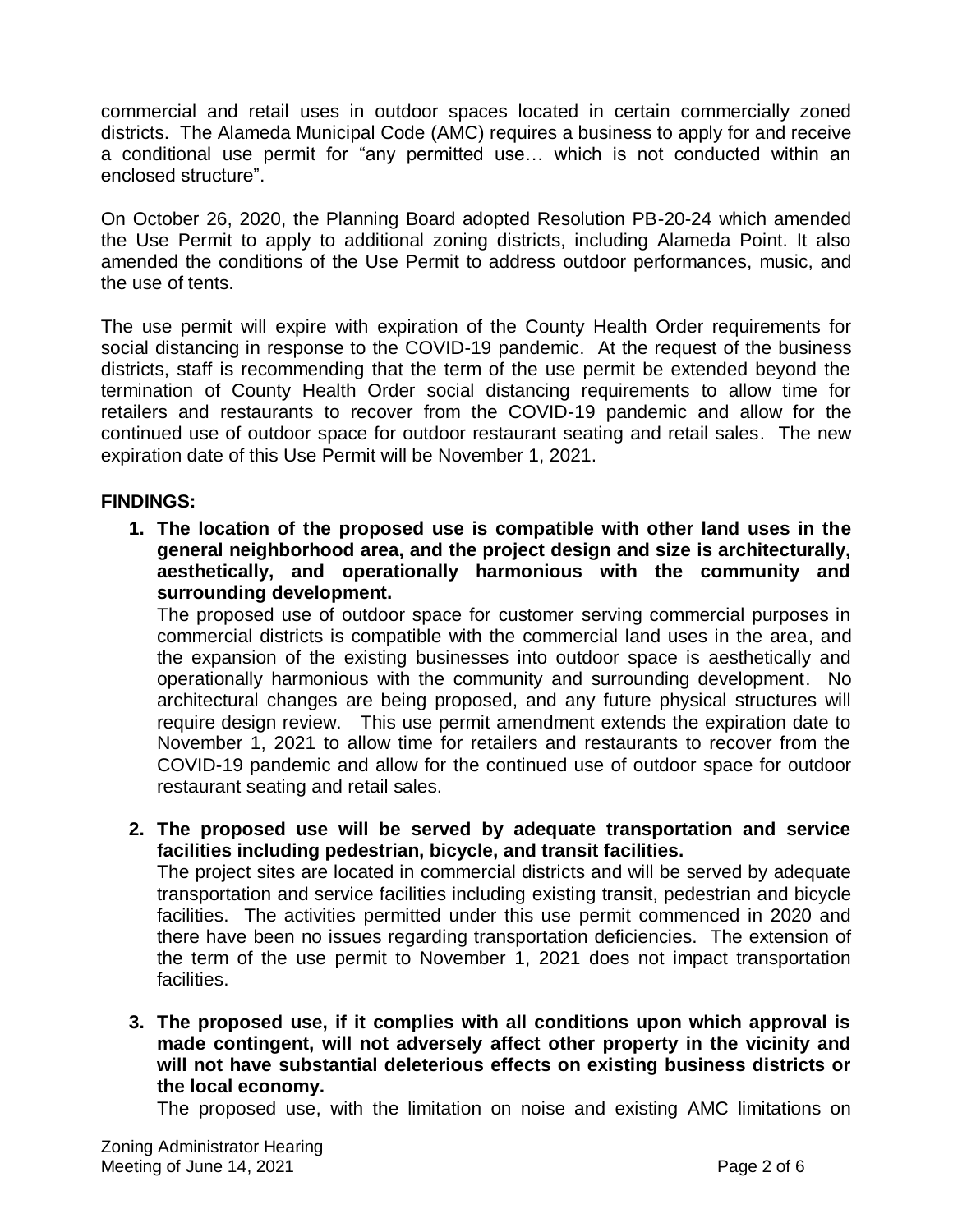hours of operation and other AMC requirements, will not adversely affect other property in the vicinity. The purpose of the proposed use permit is to have a beneficial effect on existing business districts and the local economy. This use permit amendment extends the expiration date to November 1, 2021 to allow time for retailers and restaurants to recover from the COVID-19 pandemic and allow for the continued use of outdoor space for outdoor restaurant seating and retail sales.

## **4. The proposed use relates favorably to the General Plan.**

Programs and actions to support the local economy relate favorably to General Plan Policy 2.5.a, which calls for providing enough retail business and services to provide Alameda residents with a full range of services. This use permit amendment extends the expiration date to November 1, 2021 to allow time for retailers and restaurants to recover from the COVID-19 pandemic and allow for the continued use of outdoor space for outdoor restaurant seating and retail sales.

# **CONDITIONS:**

- 1. Applicability. The use permit shall only apply to commercial properties in the C-1 Neighborhood Business District, C-2 Central Business District, CC-Community Commercial District, NP North Park Street Gateway and Workplace Districts, M-X Mixed Use District, AP-AR Adaptive Reuse, AP-E1 Enterprise-1 through -4, AP-MS Main Street Neighborhood and AP-TC Town Center, and commercial properties within a PD, Planned Development Combining District.
- 2. Existing Use Permits. Businesses with existing use permits for outdoor use shall comply with the requirements of both the existing use permit and this temporary use permit. In the event of conflicting provisions, the provisions of this temporary use permit shall govern.
- 3. Compliance with County Health Order and City Requirements. The use of privately owned outdoor space and parking lots and City owned sidewalks and on-street parking spaces must be conducted in compliance with all applicable County Health Orders and City requirements related to COVID-19 as well as laws and regulations of applicable agencies such as the County Environmental Health Department and State Department of Alcoholic Beverage Control. Businesses serving food and beverages shall maintain all necessary food and beverage permits, licenses, and approvals that are required to serve food and beverages within the new or expanded outdoor area. In addition, if a business wishes to serve alcohol in the new or expanded outdoor area, it must obtain and maintain the required state alcoholic beverage license approvals. In addition, businesses shall comply and further shall cause its employees, agents, guests, invitees, and contractors to comply with all conditions within this use permit, and any other rules or regulations established by the City of Alameda concerning this use permit for temporary use of outdoor areas, which the City may modify or supplement from time to time in order to protect and promote the public health, safety, and welfare.
- Zoning Administrator Hearing Meeting of June 14, 2021 **Page 3 of 6** 4. Use of Privately Owned Outdoor Spaces. Any business with an active business license and up-to-date Business Improvement Area assessments, if applicable, may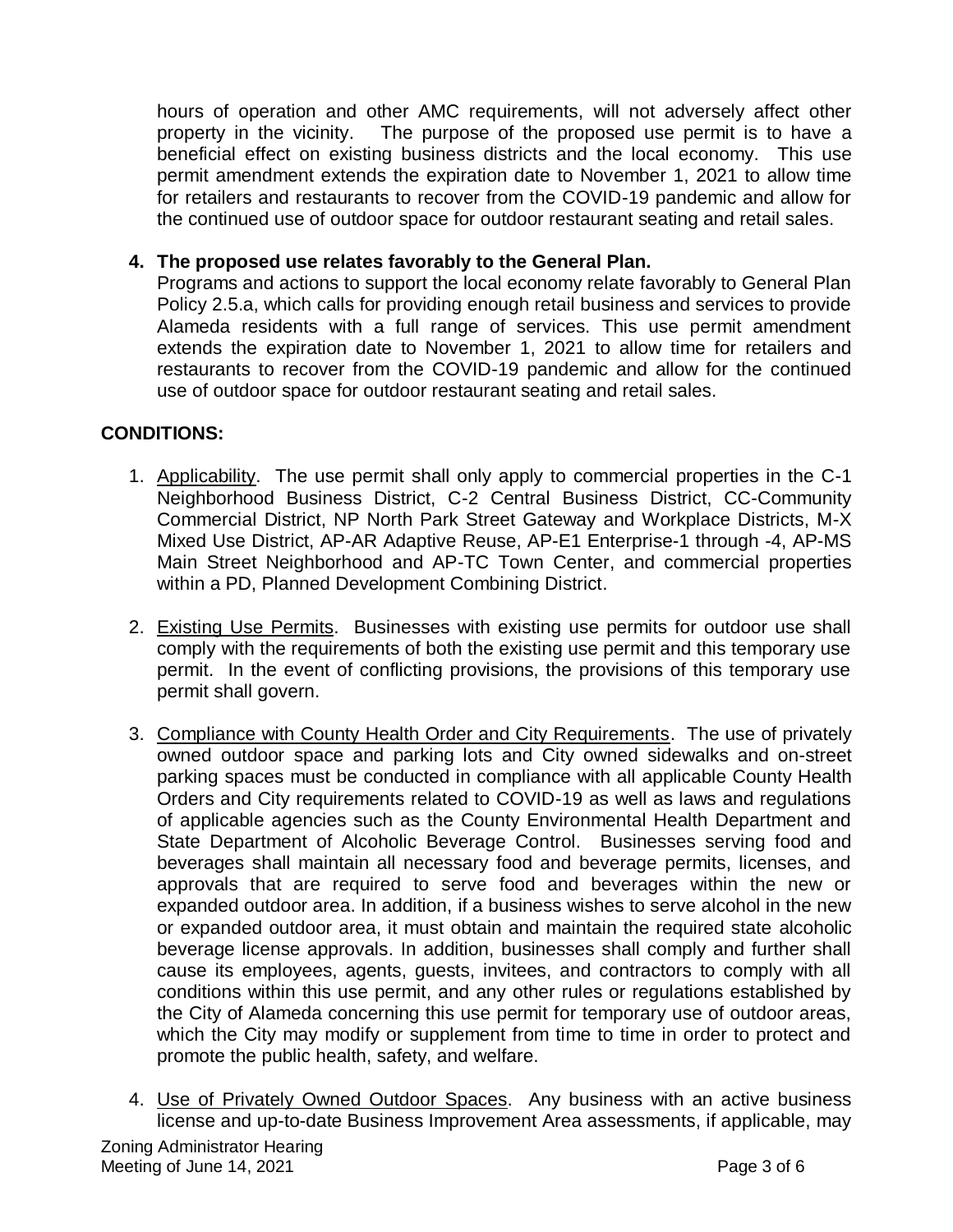use privately owned outdoor (un-enclosed open air) space and parking lot(s) on the subject property for retail and commercial uses, including customer services, customer seating, and/or display and sale of retail products. Permission to establish an outdoor area under this use permit does not authorize a business to physically modify, alter, or demolish existing structures and site improvements or to erect new structures or site improvements; provided, however, a business may install temporary barriers or separations, re-stripe parking lots, and make use of temporary ramps to ensure accessibility, promote health and safety, and otherwise accommodate the establishment or expansion of outdoor dining into parking areas. The construction, modification, alteration, and demolition of structures and site improvements will require the issuance of separate permits.

- 5. Use of Privately owned Off-street Parking Areas. Use of privately owned off-street parking spaces must be in conformance with all Alameda Fire Department requirements for building accessibility. Among other ADA requirements, a business shall maintain an accessible path of travel to, from, and within the outdoor area to all points adjacent to the outdoor area. No parking for disabled persons or required landscape areas may be repurposed for restaurant or retail use.
- 6. Encroachment Permit Required for Use of City-owned Property. Any business with an active, current encroachment permit authorizing the use of public right of way may use City-owned sidewalk space and/or on-street public parking spaces for retail and commercial uses, including customer services, customer seating, and/or display and sale of retail products.
- 7. Tents and Umbrellas: Tents and umbrellas that are under 400 square feet in size may be erected in private off street parking lots to provide shade provided that heaters of any kind shall not be used under tents or umbrellas, and the use of tent walls shall allow for open air flow and meet the current County Health Orders.
- 8. Noise. All outdoor activities, music, amplified sound, live music and performances, or other entertainment events whether live or recorded, within the outdoor areas shall be in conformance with the current County Health Orders in effect at the time and in conformance with the noise limits established by the City's Noise Ordinance, AMC Section 4-10.
- 9. Hours of Operation. Outdoor commercial activity consistent with this use permit may occur between the hours of 7AM to 10PM Sunday through Thursday and 7 AM to Midnight on Friday and Saturday.
- 10. Termination. This use permit shall terminate on November 1, 2021 with expiration of the County Health Order requirements for social distancing in response to the COVID-19 pandemic, unless revoked or extended by the Zoning Administrator, Planning Board and/or City Council at an earlier date.
- 11.Compliance with Conditions. Failure to comply with any conditions stated herein may result in issuance of a citation and/or modification, suspension, or revocation of the Use Permit for any specific property or group of properties.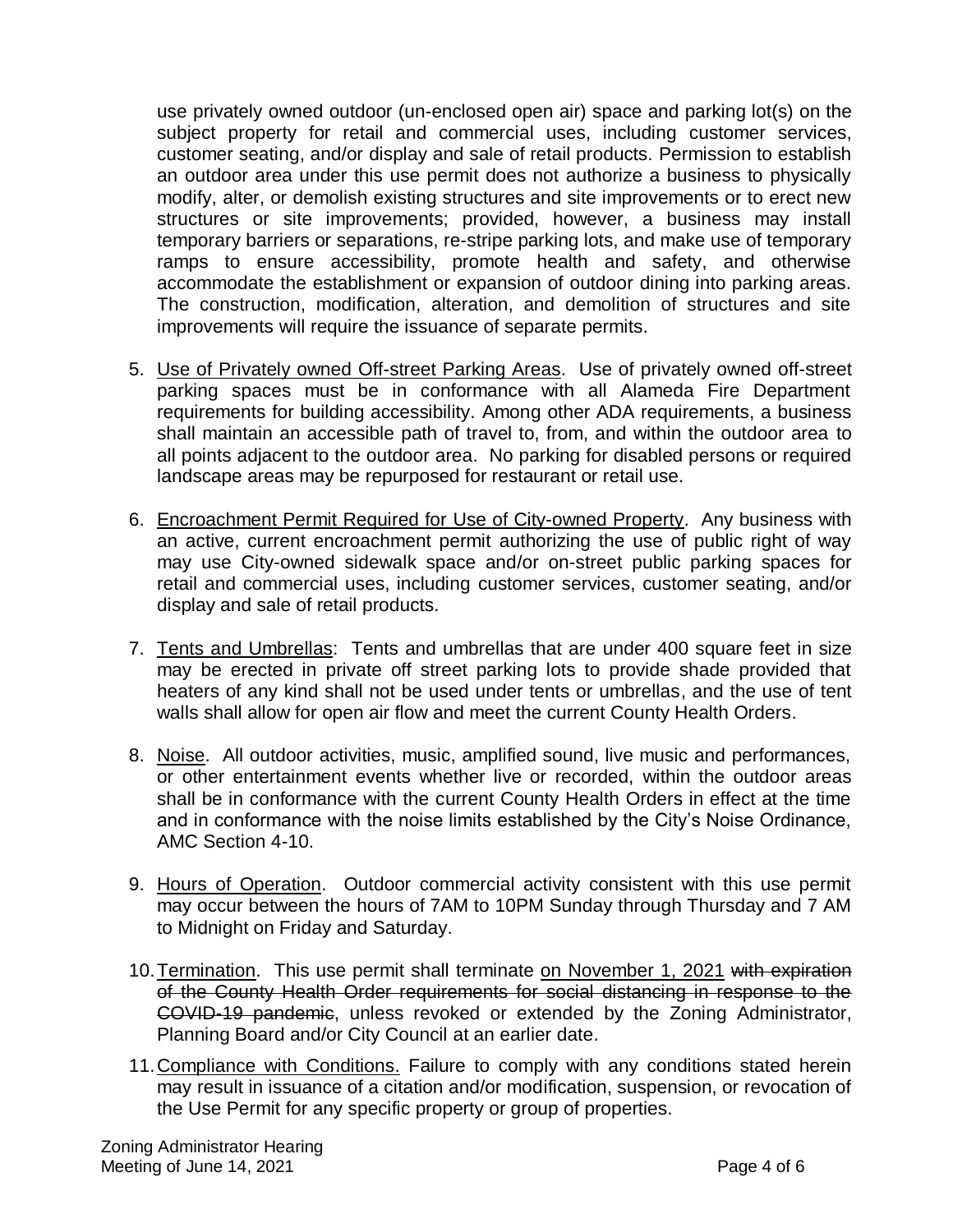- 12.Revocation. This Use Permit may be modified or revoked in part or in whole by the Zoning Administrator, Planning Board, and/or City Council, after notice and hearing, if one of the following findings is made: 1) the use or conditions under which it is being operated or maintained is detrimental to the public health, welfare or materially injurious to property or improvements in the vicinity; 2) the property is operated or maintained so as to constitute a public nuisance; or 3) the use is operated in violation of the conditions of the Use Permit.
- 13. City's Right to Modify/Revoke. The use of privately owned outdoor space and parking lots and City-owned sidewalks and on-street parking spaces may be modified and/or revoked by the Zoning Administrator, Planning Board, and/or City Council for any individual property with site specific compatibility concerns or that violates the requirements, without the need to modify and/or revoke the use permit for all other properties.

INDEMNIFICATION. Any business (or successor in interest) exercising the privileges granted under this use permit shall, to the maximum extent permitted by law, defend (with counsel acceptable to the City), indemnify, and hold harmless the City of Alameda, its City Council, City Planning Board, officials, employees, agents and volunteers (collectively, "Indemnitees") from and against any and all claims, actions, or proceedings against Indemnitees to attack, set aside, void or annul an approval by Indemnitees relating to this use permit. This indemnification shall include, but is not limited to, all damages, losses, and expenses (including, without limitation, legal costs and attorney's fees) that may be awarded to the prevailing party arising out of or in connection with an approval by the Indemnitees relating to this use permit. The City shall promptly notify the business of any claim, action or proceeding and the City shall cooperate in the defense. The City may elect, in its sole discretion, to participate in the defense of said claim, action, or proceeding and the business (or its successor in interest) shall reimburse the City for its reasonable legal costs and attorneys' fees.

## **DECISION:**

### Environmental Determination

The Zoning Administrator has determined that this project qualifies for a Class 1 Categorical Exemption and no additional environmental review is necessary pursuant to the California Environmental Quality Act (CEQA) Guidelines Section 15301 - Existing Facilities because the project consists of operation, permitting or leasing of existing private structures involving negligible or no expansion of use beyond that which exists. The project is also exempt from CEQA pursuant to CEQA Guidelines 15304(e) – Minor Temporary Use of Land and 15305 – Minor Alterations to Land Use Limitations, each on its own independent and separate basis.

### Use Permit

The Zoning Administrator hereby approves the Use Permit modification.

The decision of the Zoning Administrator shall be final unless appealed to the Planning Board, in writing and within ten (10) days of the decision.